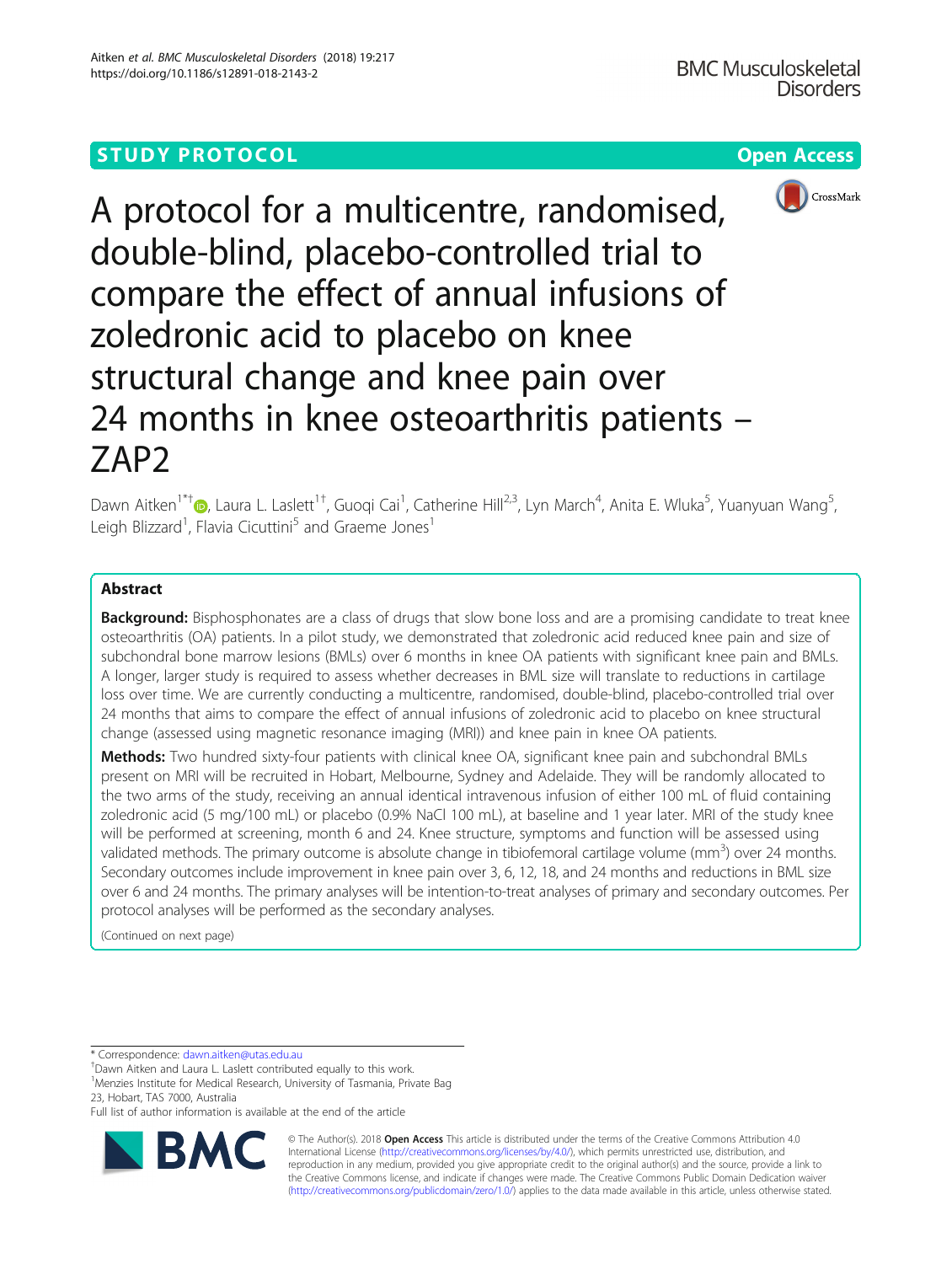## (Continued from previous page)

Discussion: This study will provide high-quality evidence to assess whether zoledronic acid has a novel disease modifying effect in OA by slowing cartilage loss and reducing pain. If zoledronic acid proves effective, it suggests great potential for cost savings through a delay or reduced need for joint replacement surgery, and potential for great improvements in quality of life for OA suffers.

**Trial registration:** Australian New Zealand Clinical Trials Registry: [ACTRN12613000039785,](http://www.anzctr.org.au/TrialSearch.aspx?searchTxt=zoledronic+acid+and+osteoarthritis&isBasic=True) registered on 14 January 2013.

Keywords: Zoledronic acid, Osteoarthritis, Cartilage, Pain, Magnetic resonance imaging (MRI)

## Background

Osteoarthritis (OA) is a major cause of pain, functional limitations and disability worldwide [\[1](#page-9-0)], with hip and knee OA ranked as the 11th highest contributor to global disability and 38th highest in disability-adjusted life years (DALYs) [[2](#page-9-0)]. Current therapies focus on alleviating pain but pain control remains poor in 50% of patients [[3\]](#page-9-0). Furthermore, despite the large disease burden OA has, there are currently no approved disease-modifying OA drugs (DMOADs) that can prevent or stop the joint damage that the disease causes. Therefore, there is a major need to develop new, effective therapies.

The overall lack of treatment efficacy for OA may be partly due to treating everyone as if they have the same pathological process. OA is a complex, heterogeneous disease with multiple phenotypes  $[4, 5]$  $[4, 5]$  $[4, 5]$  $[4, 5]$ . Treatment can be optimised by selecting study populations by subgroups with specific features that are likely to respond to particular treatments. One such phenotype is a "bone– specific phenotype" [\[6](#page-9-0)].

Subchondral bone marrow lesions (BMLs), visible on magnetic resonance imaging (MRI) have been shown to be an important feature in OA. On MRI they appear as regions of increased signal intensity within the bone marrow, and are a promising target for therapy. In animal models they are the first sign of OA after experimental ligament damage and precede cartilage erosion and degeneration [[7\]](#page-9-0). In humans they are strongly correlated with knee pain  $[8-10]$  $[8-10]$  $[8-10]$  $[8-10]$  $[8-10]$ . Both incident  $[8]$  $[8]$  and progressing [\[10,](#page-9-0) [11\]](#page-10-0) BMLs are associated with the development of knee pain. Further, a reduction in BML size is associated with pain improvement [\[11\]](#page-10-0). Importantly, BMLs are also associated with structural changes. They predict site-specific joint space narrowing (JSN) in those with symptomatic knee OA [\[12](#page-10-0)], progression of cartilage defects  $[13, 14]$  $[13, 14]$  $[13, 14]$  $[13, 14]$  and cartilage loss on MRI  $[14-17]$  $[14-17]$  $[14-17]$  $[14-17]$  $[14-17]$ . BMLs also predict total knee replacement over periods of up to 4 years [\[11](#page-10-0), [18](#page-10-0)–[22](#page-10-0)]. In some studies, BMLs predict knee replacements more strongly than other predictors assessed in the same cohort [\[18](#page-10-0), [21](#page-10-0)].

Bisphosphonates are a class of drugs that slow bone loss and are commonly used to treat osteoporosis. Bisphosphonates are a potential candidate for treating bony phenotypes of OA. In animal studies, bisphosphonates (alendronate, tiludronate) improve OA-related progression of structural damage [\[23](#page-10-0)–[25\]](#page-10-0). In humans, data from general practice datasets demonstrate that bisphosphonate use (including ibandronate, pamidronate, risedronate, zoledronate) reduces risk of incident knee replacement in older women by 26% [\[26\]](#page-10-0). However, efficacy of bisphosphonates remains complex [\[27](#page-10-0)] and therefore effects on OA outcomes may differ by bisphosphonate type. While the effect of bisphosphonates on OA outcomes could be a class effect, bisphosphonates given intravenously appear to have greater treatment effects, at least, for osteoporosis [[28](#page-10-0)]. A recent meta-analysis [\[29\]](#page-10-0) of randomised controlled trials (RCTs) concluded that bisphosphonates were ineffective for reducing symptoms and radiographic progression in knee OA, but the studies included were dominated by trials of risedronate (92% of included patients received oral risedronate) [\[30,](#page-10-0) [31](#page-10-0)]. The authors went on to highlight that bisphosphonates may be beneficial in certain patients subgroups (e.g. patients who display high rates of subchondral turnover) [\[29](#page-10-0)]. Trials testing risedronate for knee OA have demonstrated reduced markers of cartilage degradation and bone resorption, but no differences in pain, radiographic joint space width (JSW), or osteophyte formation over 12–24 months compared to placebo [[30](#page-10-0), [31\]](#page-10-0).

Alendronate was the most commonly used bisphosphonate in the Osteoarthritis Initiative (OAI) (> 60%) [[32\]](#page-10-0). Indeed, women using bisphosphonates (i.e. alendronate) experienced reduced knee pain in the first 3 years of observation. There was a trend to less JSN in bisphosphonate users over time (year 4, 0.51 vs 0.29 mm;  $p =$ 0.06). There was no difference in risk of knee replacement, but the study was underpowered to assess this outcome. However, in another study, alendronate use had no effect on Western Ontario and McMasters Universities Osteoarthritis Index (WOMAC) outcomes after 6 months, and this study did not assess any structural outcomes [[33\]](#page-10-0). Data from the Fracture Intervention Trial showed that alendronate retarded spinal osteophyte progression and disc space narrowing, suggesting that alendronate may have a structural effect on pathological processes in spinal OA [[34\]](#page-10-0).

Intra-articular (IA) clodronate (versus hyaluronic acid) was ineffective for knee pain in patients with knee OA over 5 weeks [[35\]](#page-10-0), but intravenous (IV) clodronate was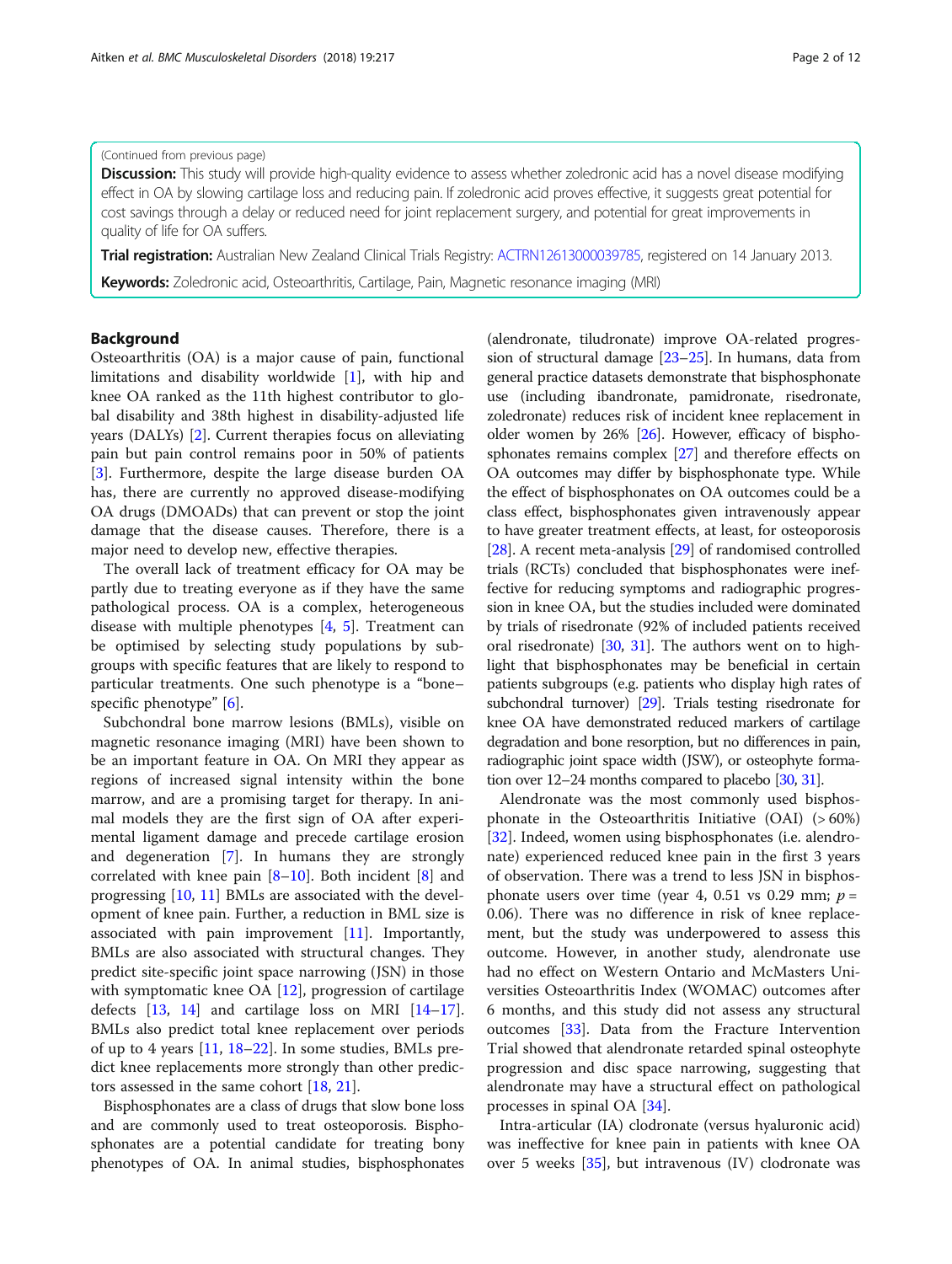effective for reducing pain in erosive hand OA (versus hydroxychloroquine) at 3 months in a 24-month open randomised pilot trial [[36](#page-10-0)].

Bisphosphonates may work in OA primarily through their effects in the subchondal bone. BMLs identify regions of increased subchondral turnover and therefore an OA biomarker that can predict response to bisphosphonates. The earliest evidence for effects of bisphosphonates on BMLs comes from observational data showing that BMLs are less common in persons taking alendronate [[37](#page-10-0)]. Risedronate (50 mg weekly) prevented an increase in BML size over 24 months [\[38\]](#page-10-0), although this did not reach statistical significance. In a different analysis of data from the OAI, there was a trend  $(p = 0.07)$  towards having decreased BMLs after 12 months, in women who commenced an oral bisphosphonate (alendronate or risedronate) [\[39\]](#page-10-0), compared to matched controls; although the size of BMLs was similar after 12 months of observation. In our randomised, double-blind, placebo-controlled pilot trial, we demonstrated that zoledronic acid (an extremely potent bisphosphonate) reduced knee pain and size of BMLs, and increased the proportion of patients improving over 6 months [[40](#page-10-0)]. Therefore, more potent antiresorptives such as zoledronic acid may be efficacious for treating pain and resolving BMLs in people with OA. Based on these findings a longer, larger study is required to assess whether the decreases in BML size relating to zoledronic acid treatment will translate to reductions in cartilage loss over time. This can be hypothesised from observational studies showing both presence and severity of BMLs predict cartilage loss [\[14](#page-10-0)–[17](#page-10-0)].

## **Objective**

We are conducting a multicentre, randomised, doubleblind, placebo-controlled trial over 24 months to compare the effect of annual infusions of zoledronic acid to placebo on knee structural change (assessed using MRI) and knee pain in 264 patients with clinical knee OA, significant knee pain and subchondral BMLs. We hypothesise that zoledronic acid will reduce the loss of knee cartilage volume over 24 months (primary hypothesis), improve knee pain over 3, 6, 12, 18, and 24 months (secondary hypothesis) and reduce BML size over 6 and 24 months (secondary hypothesis) compared with placebo. If zoledronic acid proves effective, it will offer a novel therapeutic approach to reduce knee OA progression.

## Methods

#### Study design

The Zoledronic Acid for Osteoarthritis Knee Pain (ZAP2) study is a multicentre, randomised, double-blind, placebocontrolled trial over 24 months. The trial was registered on the Australian New Zealand Clinical Trials Registry prior to recruitment, and trial reporting will be guided by

the Consolidated Standards of Reporting Trials (CON-SORT) Statement [\[41\]](#page-10-0). We aim to recruit a total of 264 patients with clinical knee OA, significant knee pain and subchondral BMLs present on MRI. Patients will be recruited via the OA Clinical Trial Network in Hobart, Melbourne, Sydney and Adelaide, using a combined strategy, including collaboration with general practitioners, rheumatologists, and orthopaedic surgeons, as well as advertising through local and social media. Patients will be encouraged to contact their local research nurse via email or telephone. Each site aims to recruit 66 patients. Ethics approval has been obtained from the Tasmania Health and Medical Human Research Ethics Committee (H0012941), The Alfred Hospital Ethics Committee (03/ 13), Monash University Human Research Ethics Committee (CF14/1064–2,014,000,452), Northern Sydney Local Health District Ethics Committee (HREC/13/HAWKE/80) and Human Research Ethics Committee (TQEH/LMH/ MH) (HREC/13/TQEHLMH/134). Written informed consent will be obtained from all patients by the study doctor (i.e. a rheumatologist or supervised rheumatology advanced registrar).

#### Inclusion criteria

The inclusion criteria are as follows: males and females with significant knee pain on most days (defined as a pain score ≥ 40 mm on a 100-mm visual analogue scale (VAS)); aged ≥50 years old; with a subchondral BML present on MRI; and meeting the American College of Rheumatology (ACR) criteria for symptomatic knee OA [[42\]](#page-10-0), assessed by a rheumatologist.

#### Exclusion criteria

The exclusion criteria were as follows:

- 1) Prior use of bisphosphonates, except according to the washout schedule:
- 2 years (if use > 48 weeks).
- 1 year (if used > 8 weeks but < 48 weeks).
- 6 months (if used  $> 2$  weeks but  $< 8$  weeks).
- 2 months (if used < 2 weeks).

Any intravenous bisphosphonate within the prior 2 years.

- 2) History of non-traumatic iritis or uveitis.
- 3) Abnormal blood tests [serum calcium > 2.75 mmol/ L (11.0 mg/dL) or < 2.00 mmol/L (8.0 mg/dL) or creatinine clearance < 35 ml/min].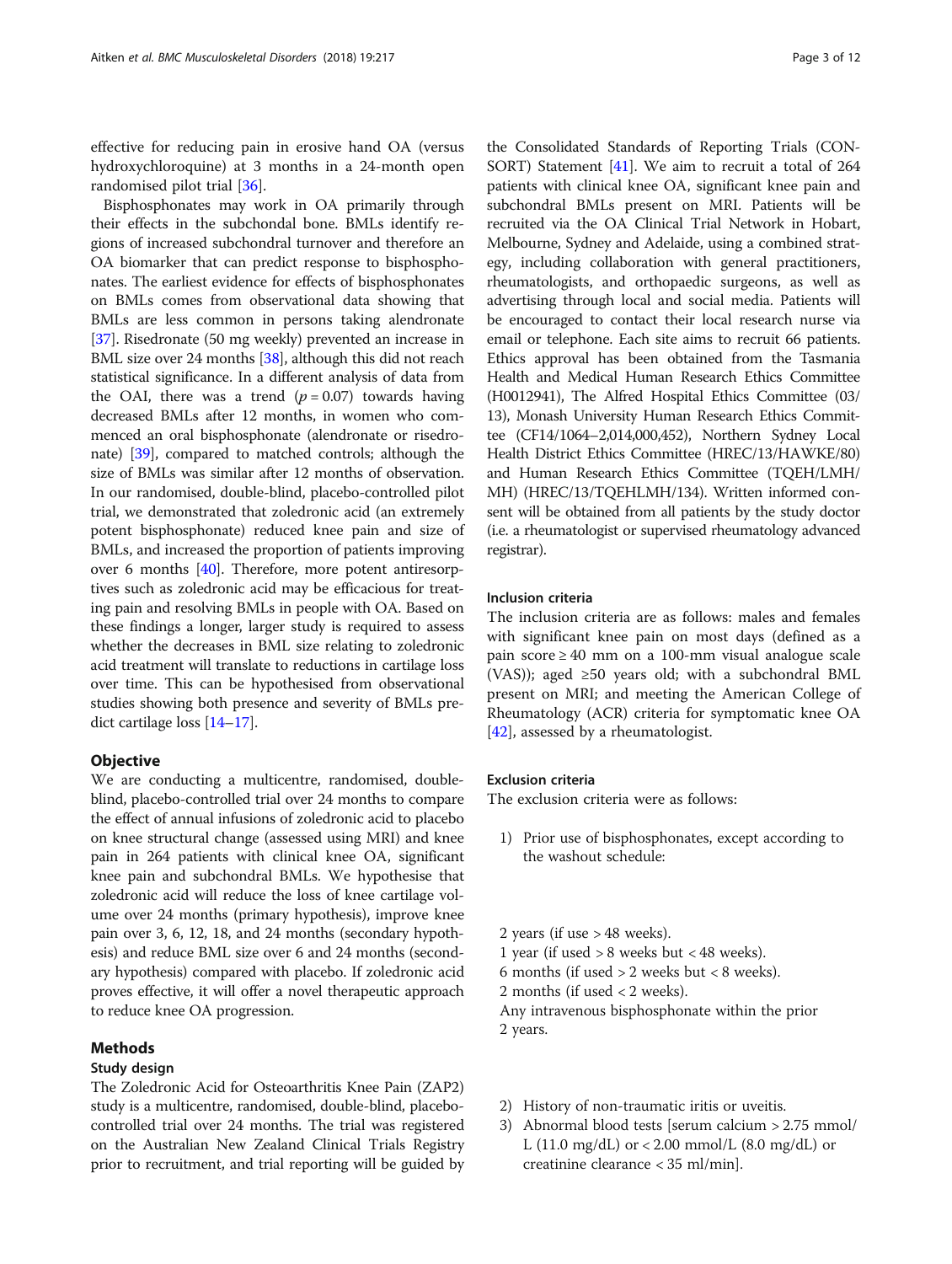- 4) Serum 25-hydroxyvitamin D concentrations < 40 nmol/L. Patients with serum 25-hydroxyvitamin D concentrations < 40 nmol/L will have the option to be prescribed vitamin D supplementation and can enter the trial once their serum 25-hydroxyvitamin D concentration level is ≥40 nmol/L.
- 5) Use of any investigational drug(s) and/or devices within 30 days or 5 half-lives (whichever is longer) of the drug prior to randomisation.
- 6) Prior diagnosis of cancer (metastatic cancer or cancer diagnosed < 2 years ago where treatment is still ongoing).
- 7) Poor dental fitness: A dental exam with appropriate preventative dentistry will be considered prior to treatment with bisphosphonates in patients with concomitant risk factors (e.g. cancer, chemotherapy, corticosteroids, poor hygiene).
- 8) Severe knee OA (JSN on X-ray of Grade 3 using the Osteoarthritis Research Society International  $(OARSI)$  atlas  $[43]$  $[43]$ ).
- 9) Other forms of arthritis in which disease is active and concomitant medication is used (e.g. rheumatoid arthritis or other inflammatory arthritis).
- 10) Patients who have undergone arthroscopy or open surgery in the index knee in the last 12 months.
- 11) Women who are pregnant or breast feeding.
- 12) Patients who have had a corticosteroid injection in the last 3 months or a hyaluronic acid injection in the last 6 months in the index knee.
- 13) Planned joint replacement surgery.
- 14) Contraindication to MRI scanning (for example, implanted pacemaker, metal sutures, presence of shrapnel or iron filings in the eye, claustrophobia, knee too large for coil).
- 15) Inability to give informed consent.

## Randomisation and blinding

Allocation of patients in a 1:1 ratio to either the active or placebo group will be based on computer generated random numbers using a central randomisation website hosted by the University of Tasmania. Block randomisation, using a block size of 10 (5 in each arm) will be used. This means that of every 10 patients randomised, 5 will receive active and 5 placebo. The randomisation will be stratified by study site. This will be conducted by a staff member at each study site with no direct involvement in the study.

The randomised controlled trial will be a double-blind one, with both patients and investigators assessing outcomes blinded to treatment allocation. Allocation concealment and double blinding will be ensured by 1) the use of identical IV infusions for each group; 2) objective measures of knee structural changes being made by trained observers blinded to group allocation; and 3) subjective measures being taken by research nurses blinded to group allocation.

Emergency unblinding will be allowed in limited situations that impact on the safety of study patients. Code-break for the full randomisation schedule will be maintained by the University of Tasmania. Patients who are unblinded will be withdrawn from treatment but will continue to be followed as per the planned follow-up schedule.

## Intervention

All patients will continue usual care by their treating health practitioners. Eligible patients will receive an annual identical intravenous infusion of either 100 mL of fluid containing zoledronic acid (5 mg/100 mL) or placebo (0.9% NaCl 100 mL), at baseline and 1 year later.

#### VOLT01 sub-study

During this trial, an industry funded sub-study will be added to the Hobart site. Zoledronic acid infusions are often accompanied by the side effects of acute phase reactions. This is characterised by flushing, fever, joint pains, and muscle aches in the period of time just after infusion (around 3 days post-infusion), and affects approximately 30% of patients [[44](#page-10-0)]. The VOLT01 sub-study aims to examine whether adding 10 mg of methylprednisolone immediately following a zoledronic acid infusion can reduce the rate of acute phase reactions. Therefore, approximately half way through the trial the randomisation schedule will change at the Hobart site only, where patients will be randomised to one of three identical treatments: zoledronic acid, zoledronic acid PLUS methylprednisolone (VOLT01), or placebo. The details of this sub-study will be written up in a separate paper. We do not foresee that this sub-study will influence the integrity of this larger trial, which will only analyse data from patients randomised to zoledronic acid or placebo. The study rheumatologist at the Hobart site will obtain informed consent from suitable study patients for their participation in this sub-study.

#### Study procedure and time points

Research nurses will first conduct screening over the telephone. If early checks of study eligibility are favourable, study patients will be booked in for a face-to-face screening visit to further determine eligibility and explain what is involved in the study. At the face-to-face visit, patients will complete questionnaires, have a knee x-ray and MRI, a blood test, and a clinical assessment by a study doctor to ensure inclusion criteria are met. The study knee will be defined as the one with symptomatic OA meeting all inclusion criteria.

Table [1](#page-4-0) outlines the schedule of assessments. After screening, there will be 4 study visits (month 0, 6, 12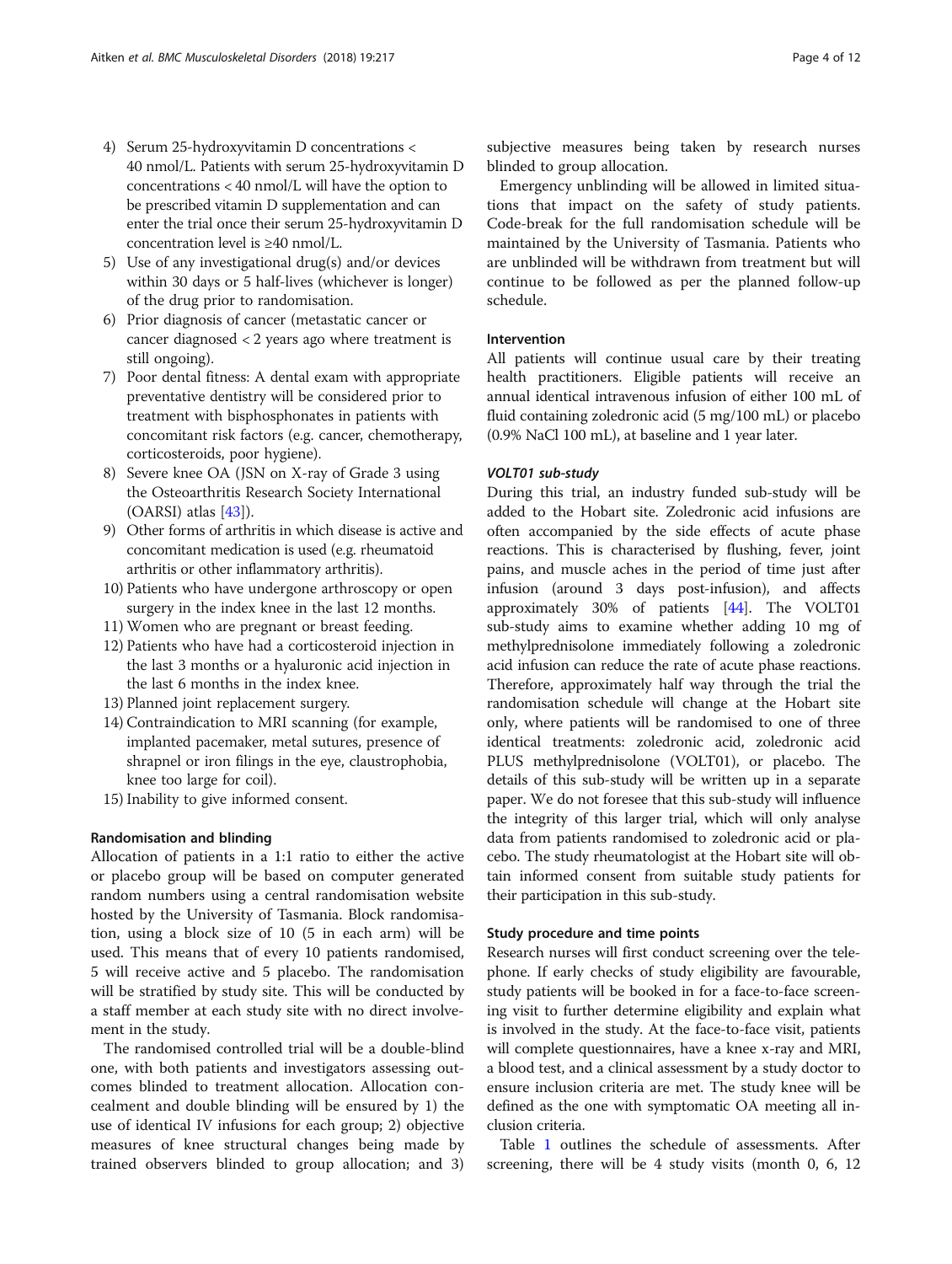|                                     | Screening   | Baseline<br>(Month 0)     | Day 3 Post-<br>Infusion |             |                            |                           | Month 3 Month 6 Month 12 Day 3 Post-<br>Infusion | Month 18 Month 24 |                           |
|-------------------------------------|-------------|---------------------------|-------------------------|-------------|----------------------------|---------------------------|--------------------------------------------------|-------------------|---------------------------|
| Informed consent                    | $\mathsf X$ |                           |                         |             |                            |                           |                                                  |                   |                           |
| Clinical examination                | $\mathsf X$ |                           |                         |             |                            |                           |                                                  |                   |                           |
| Knee x-ray                          | $\mathsf X$ |                           |                         |             |                            |                           |                                                  |                   |                           |
| Bloods                              | $\mathsf X$ |                           |                         |             | $\mathsf{X}^{\mathsf{\#}}$ |                           |                                                  |                   |                           |
| Knee MRI                            | $\mathsf X$ |                           |                         |             | X                          |                           |                                                  |                   | $\boldsymbol{\mathsf{X}}$ |
| Randomisation                       |             | X                         |                         |             |                            |                           |                                                  |                   |                           |
| Clinic measures                     |             |                           |                         |             |                            |                           |                                                  |                   |                           |
| Leg strength                        |             | X                         |                         |             | $\boldsymbol{\mathsf{X}}$  | $\boldsymbol{\mathsf{X}}$ |                                                  |                   | $\boldsymbol{\mathsf{X}}$ |
| Height and weight                   |             | X                         |                         |             | $\mathsf X$                |                           |                                                  |                   | $\boldsymbol{\mathsf{X}}$ |
| First void fasting urine            |             | $\mathsf{X}^*$            |                         |             | $\mathsf{X}^{\mathsf{\#}}$ |                           |                                                  |                   |                           |
| Infusion                            |             | $\boldsymbol{\mathsf{X}}$ |                         |             |                            | $\boldsymbol{\mathsf{X}}$ |                                                  |                   |                           |
| Questionnaire measures              |             |                           |                         |             |                            |                           |                                                  |                   |                           |
| Demographics (sex, date of birth)   | $\mathsf X$ |                           |                         |             |                            |                           |                                                  |                   |                           |
| Knee VAS                            | $\mathsf X$ | $\boldsymbol{\mathsf{X}}$ |                         | $\mathsf X$ | $\boldsymbol{\mathsf{X}}$  | $\mathsf X$               |                                                  | $\mathsf X$       | X                         |
| Knee WOMAC                          |             | $\mathsf X$               |                         | X           | X                          | X                         |                                                  | X                 | X                         |
| Medication use                      | $\mathsf X$ |                           |                         | $\mathsf X$ | $\mathsf X$                | $\mathsf X$               |                                                  | $\mathsf X$       | X                         |
| Knee surgery                        | $\mathsf X$ |                           |                         | $\mathsf X$ | $\mathsf X$                | X                         |                                                  | X                 | X                         |
| Knee joint injection                |             |                           |                         |             | X                          | X                         |                                                  | X                 | $\boldsymbol{\mathsf{X}}$ |
| Safety (adverse events)             |             | $\boldsymbol{\mathsf{X}}$ | $\mathsf X$             | $\mathsf X$ | $\mathsf X$                | $\boldsymbol{\mathsf{X}}$ | $\mathsf X$                                      | $\mathsf X$       | $\boldsymbol{\mathsf{X}}$ |
| Acute phase reactions               |             |                           | $\mathsf X$             |             |                            |                           | $\boldsymbol{\times}$                            |                   |                           |
| Hand VAS                            |             | X                         |                         | X           | $\boldsymbol{\mathsf{X}}$  | $\mathsf X$               |                                                  | $\mathsf X$       | X                         |
| <b>Back VAS</b>                     |             | $\mathsf X$               |                         | $\mathsf X$ | $\mathsf X$                | $\boldsymbol{\mathsf{X}}$ |                                                  | X                 | X                         |
| AQoL-4D                             |             | $\boldsymbol{\mathsf{X}}$ |                         |             | $\boldsymbol{\mathsf{X}}$  |                           |                                                  |                   | X                         |
| Overall change in pain and function |             |                           |                         |             |                            |                           |                                                  |                   | $\boldsymbol{\mathsf{X}}$ |
| Treatment guessing                  |             |                           |                         |             |                            |                           |                                                  |                   | X                         |

#### <span id="page-4-0"></span>Table 1 Schedule of assessments

\*Only being performed at the Hobart, Melbourne and Sydney study sites

MRI magnetic resonance imaging, VAS visual analogue scale, WOMAC Western Ontario and McMasters Universities Osteoarthritis Index, AQoL-4D The Assessment of Quality of Life

and 24). The same researcher nurses, who are blinded to treatment allocation, will measure all clinical variables, administer questionnaires, monitor compliance, and record adverse events at these visits. Additional questionnaire mail outs will occur at months 3 and 18. Infusions will occur at months 0 and 12; MRI scans will occur at screening, month 6 and 24; knee x-ray will be performed at screening; blood samples are taken at screening and 6 months, and urine samples are taken at baseline and 6 months. Three days following the infusion, patients are contacted by phone interview to assess side effects of acute phase reactions.

## Quality assurance

To ensure high-quality execution of the trial in accordance with the protocol, all trial staff will be trained by the chief investigators and provided with a standard protocol book (with details of standard operating procedures used,

trial contacts, visits, measurements, and monitoring) and case report forms.

#### Outcome measures

## Primary outcome measure: Absolute change in tibiofemoral cartilage volume (mm<sup>3</sup>)

Knee MRI acquisition at the four study sites is presented in Table [2](#page-5-0), including details of sequences and parameters being used. Tibial cartilage volume will be assessed on the sagittal T1-weighted sequences by means of image processing on an independent workstation using OsiriX software (University of Geneva, Geneva, Switzerland). The volumes of tibial cartilage plates (medial tibia and lateral tibia) will be isolated from the total volume by manually drawing disarticulation contours around the cartilage boundaries on a section by section basis. These data will then be re-sampled by means of bilinear and cubic interpolation for final 3-D rendering. In our previous study, we demonstrated a coefficient of variation (CV)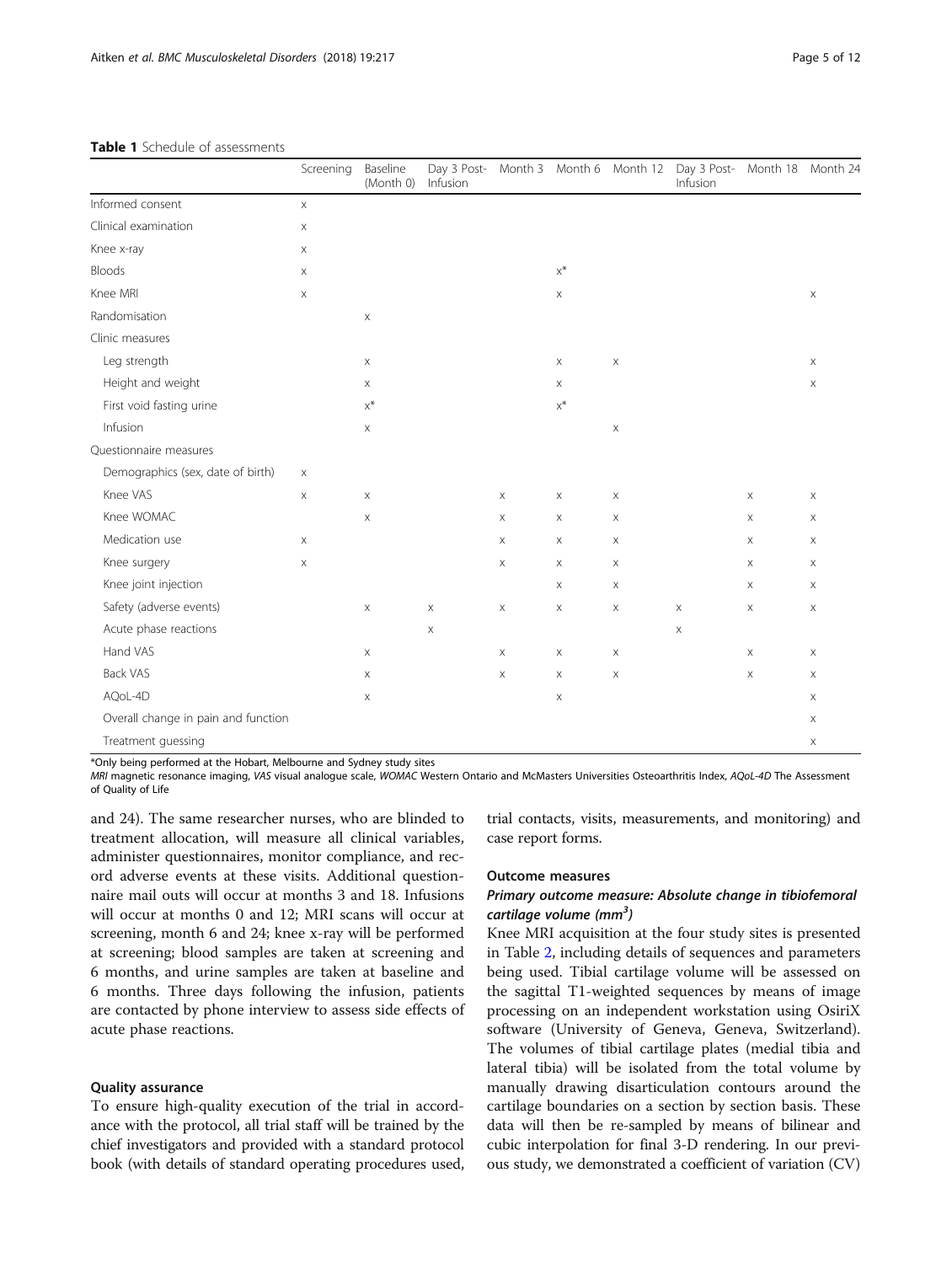|                                                                                                                                                            | Machine and coil                                                                                                                                                                                        | T1-weighted sagittal                                                                                                                                                                                                                                                                                                                                                                                                                                                       | Proton density-weighted sagittal                                                                                                                                                                                                                                                                                                                                                                                                                               |
|------------------------------------------------------------------------------------------------------------------------------------------------------------|---------------------------------------------------------------------------------------------------------------------------------------------------------------------------------------------------------|----------------------------------------------------------------------------------------------------------------------------------------------------------------------------------------------------------------------------------------------------------------------------------------------------------------------------------------------------------------------------------------------------------------------------------------------------------------------------|----------------------------------------------------------------------------------------------------------------------------------------------------------------------------------------------------------------------------------------------------------------------------------------------------------------------------------------------------------------------------------------------------------------------------------------------------------------|
| Hobart (Note: used two different<br>MRI scanners. Patients had their<br>follow-up scans on the same<br>scanner in which they had their<br>screening scan). | 1.5 T whole-body MR unit<br>(GE Optima 450 W, Milwaukee,<br>USA), using a dedicated 8-<br>channel knee coil<br>1.5 T whole-body MR unit (Siemens,<br>Espree), using a dedicated<br>15-channel knee coil | T1-weighted fat-saturated 3D<br>gradient-recalled acquisition; flip<br>angle 30 degrees; repetition time<br>38 msec; echo time 3 msec; field of<br>view 16 cm; $512 \times 512$ matrix; 1<br>excitation: slice<br>thickness 1.5 mm<br>T1-weighted fat-saturated 3D<br>gradient-recalled acquisition;<br>flip angle 30 degrees; repetition<br>time 31 msec; echo time 6.8 msec;<br>field of view 16 cm; $512 \times 512$ matrix;<br>1 excitation; slice<br>thickness 1.5 mm | Proton density fat-saturated 2D<br>fast spin echo sequence; flip angle<br>150 degrees; repetition time 3800<br>msec; echo time 35 msec; field of<br>view 16 cm; $512 \times 512$ matrix; 3<br>excitations:<br>slice thickness 3 mm<br>Proton density fat-saturated 2D<br>fast spin echo sequence; flip angle<br>150 degrees; repetition time 3830<br>msec; echo time 39 msec; field of<br>view 16 cm; 512 × 512 matrix; 3<br>excitations; slice thickness 3 mm |
| Melbourne                                                                                                                                                  | 3.0 T whole-body MR unit (Philips,<br>Achieva, Medical Systems), using a<br>commercial 16-channel transmit receive<br>knee coil                                                                         | T1-weighted fat-saturated 3D<br>gradient-recalled acquisition; flip<br>angle 15 degrees; repetition time<br>25.9 msec; echo time 9.2 msec; field<br>of view 16 cm; $320 \times 320$ matrix; slice<br>thickness 0.5 mm                                                                                                                                                                                                                                                      | Proton density fat-saturated 2D<br>fast spin echo sequence; flip angle<br>90 degrees; repetition time<br>3814 msec; echo time 25 msec;<br>field of view 16 cm; $720 \times 720$<br>matrix; slice thickness 2.5 mm                                                                                                                                                                                                                                              |
| Sydney                                                                                                                                                     | 1.5 T whole-body MR unit (Siemens,<br>Aera) using a dedicated 15-channel<br>transmit-receive knee coil                                                                                                  | T1-weighted fat-saturated 3D<br>gradient-recalled acquisition; flip<br>angle 30 degrees, repetition time<br>31 msec; echo time 6.8 msec; field of<br>view 16 cm; $512 \times 512$ matrix; slice<br>thickness 1.5 mm                                                                                                                                                                                                                                                        | Proton density fat-saturated 2D<br>fast spin echo sequence; flip angle<br>150 degrees; repetition time<br>3830 msec; echo time 39 msec;<br>field of view 16 cm; $512 \times 512$<br>matrix; slice thickness 3 mm                                                                                                                                                                                                                                               |
| Adelaide                                                                                                                                                   | 1.5 T whole-body MR unit (Siemens,<br>Aera) using a dedicated 15-channel<br>transmit-receive knee coil                                                                                                  | T1-weighted fat-saturated 3D<br>gradient-recalled acquisition; flip<br>angle 30 degrees, repetition time<br>14.7 msec; echo time 6.74 msec; field<br>of view 16 cm; $448 \times 448$ matrix; 1<br>excitation; slice thickness 1.5 mm                                                                                                                                                                                                                                       | Proton density fat-saturated 2D<br>fast spin echo sequence; flip angle<br>180 degrees; repetition time<br>3200 msec; echo time 39 msec;<br>field of view 16 cm; $320 \times 320$<br>matrix; 1 excitation; slice thickness<br>$3 \, \text{mm}$                                                                                                                                                                                                                  |

<span id="page-5-0"></span>Table 2 Magnetic resonance imaging sequences and parameters at the four study sites

of 2.1% for the medial tibia and 2.2% for the lateral tibia [[45](#page-10-0)], using this method.

Knee femoral cartilage volume will be determined on the sagittal T1-weighted sequences by means of image processing on an independent workstation using Cartiscope™ (ArthroLab Inc., Montreal, Quebec, Canada), as previously described [\[46](#page-10-0)–[48](#page-10-0)]. The segmentation of the cartilage-synovial interfaces will be carried out with the semi-automatic method under reader supervision and with corrections when needed. Cartilage volume will be evaluated directly from a standardised view of 3D cartilage geometry as the sum of elementary volumes. In our previous study, we demonstrated a CV of approximately 2% [[46\]](#page-10-0). The cartilage volume assessment will be done for the medial and lateral condyles delineated by the Blumensaat's line [\[48](#page-10-0)].

Tibiofemoral cartilage volume will be calculated as the sum of both the tibial and femoral compartments at screening and 24 months.

#### Secondary outcome measures

Improvement of knee pain at 3, 6, 12, 18, and 24 months Knee pain will be assessed using a 100 mm VAS by asking "on this line, thinking about your right/ left knee, where would you rate your pain, using the last 7 days as a time frame". We will also assess pain using WOMAC [[49\]](#page-10-0), as we used this instrument to demonstrate a clinically significant change in BML size (140 mm<sup>2</sup>) [\[11](#page-10-0)]. Five items of WOMAC pain scale in 100-mm visual analog format [\[50](#page-11-0)] will be used to assess pain during walking, using stairs, in bed, sitting or lying, and standing during the last 7 days. Items will be summed to create a total WOMAC pain score (range, 0–500). Incomplete items will be addressed according to the WOMAC user guide [\[51](#page-11-0)]. The WOMAC pain score will be considered invalid if there is more than one missing item. In the case there is only one missing item, the remaining four items will be averaged and then multiplied by five.

Reduction in BML size over 6 and 24 months  $(nm<sup>2</sup>)$ BMLs will be defined as an ill-defined hyperintensity in the subchondral bone, on MRI. BMLs will be assessed on the sagittal proton density weighted sequences at the medial tibial, medial femoral, lateral tibial, lateral femoral and patella sites by means of image processing on an independent workstation using OsiriX software (University of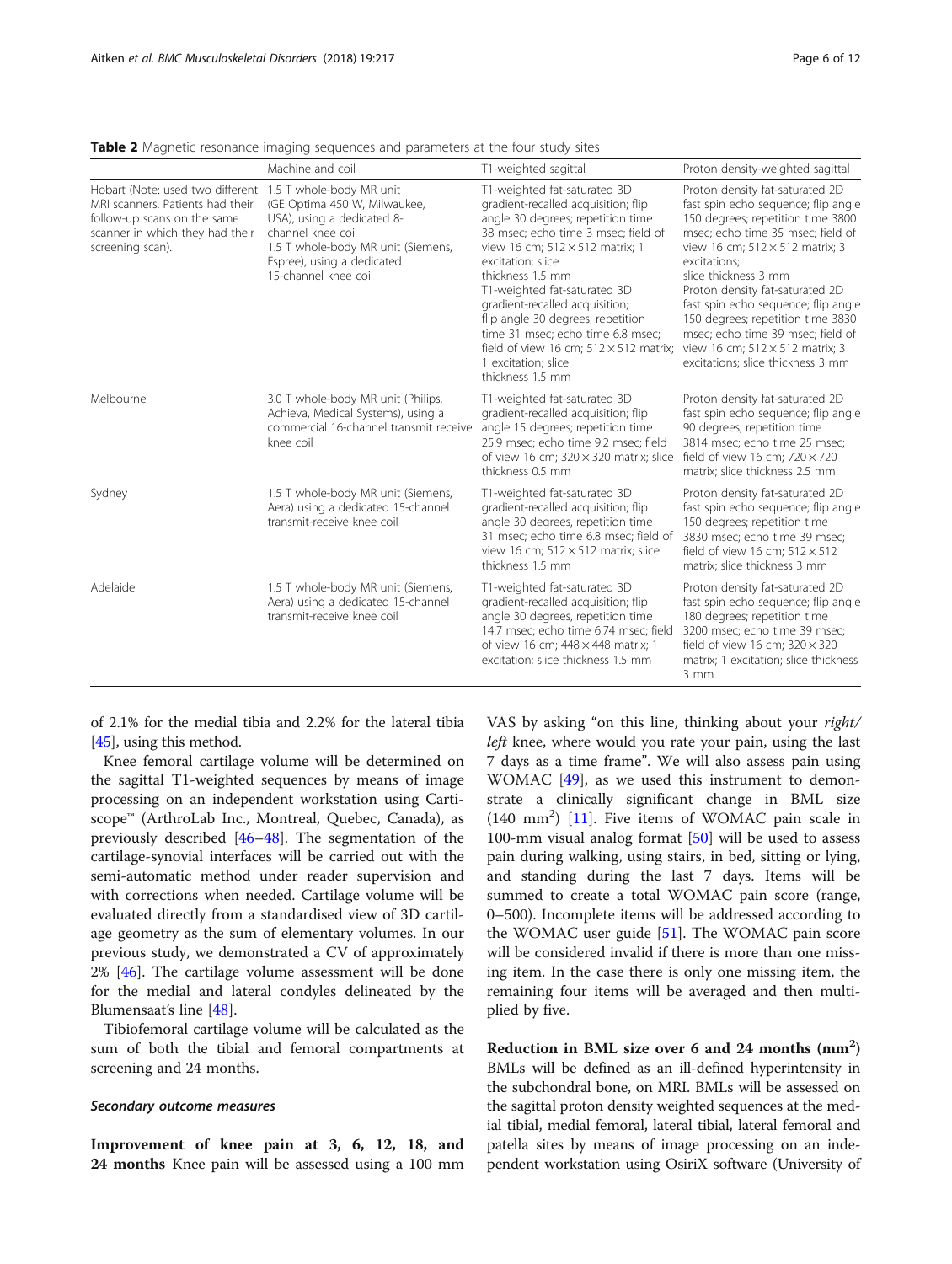Geneva, Geneva, Switzerland). The maximum size of each lesion will be measured in  $mm<sup>2</sup>$  using software cursors applied to the greatest area of the lesion, as previously de-scribed in our pilot study [\[40](#page-10-0)]. Previously we have demonstrated an intraclass correlation coefficient (ICC) of 0.97 [\[11\]](#page-10-0), using this method. Total BML size  $(nm<sup>2</sup>)$  will be calculated as the sum of every lesion within the medial tibial, medial femoral, lateral tibial, lateral femoral and patella sites at screening, 6 and 24 months.

#### Other measurements

Knee function Knee function will be assessed using WOMAC [\[49\]](#page-10-0) at months 0, 3, 6, 12, 18 and 24. Seventeen items of the WOMAC function scale in 100-mm visual analog format [\[50](#page-11-0)] will be used to assess function during descending stairs, ascending stairs, rising from sitting, standing, bending to floor/picking up an object, walking on flat surface, getting in/out of the car, going shopping, putting on socks/stockings, rising from bed, taking off socks/stockings, lying in bed, getting in/out of the bath, sitting, getting on/off the toilet, heavy domestic duties, and light domestic duties during the last 7 days. Items will be summed to create a total WOMAC function score (range, 0–1700). The WOMAC function score will be considered invalid if there are more than 2 missing items. In the case there are two or less missing items, the remaining items will be averaged and then multiplied by 17 [[51\]](#page-11-0).

The assessment of quality of life (AQoL) Health related quality of life and utility will be assessed using The Assessment of Quality of Life (AQoL-4D) questionnaire [\[52](#page-11-0)] at 0, 6 and 24 months.

Co-pathology present on MRI Cartilage defects will be assessed at the medial tibial, medial femoral, lateral tibial, lateral femoral and patella sites as we have previously described  $[53]$  $[53]$  $[53]$ : grade 0 = normal cartilage; grade 1 = focal blistering and intracartilaginous low-signal intensity area with an intact surface and base; grade  $2$  = irregularities on the surface or base and loss of thickness < 50%; grade  $3 =$  deep ulceration with loss of thickness  $> 50\%$ ; and grade 4 = full-thickness chondral wear with exposure of subchondral bone. In our previous study we demonstrated the ICCs ranged from 0.80–0.95 [[53](#page-11-0)] for the different knee sites, using this method.

Meniscal extrusion will be assessed as we have previously described [[14\]](#page-10-0) as the proportion of the menisci affected by a partial or full extrusion (yes/no) at the anterior, middle, and posterior horns (medially/laterally). In our previous study we demonstrated the intra and inter-reader ICC's ranged from 0.85–0.92 for meniscal extrusion [\[54\]](#page-11-0).

Knee surgery and joint injections Whether the patient underwent any knee surgery (including arthroscopies or joint replacement surgery) during the trial, will be assessed by questionnaire at screening, month 3, 6, 12, 18 and 24 months. Study patients will also give their consent to have their data linked to the Australian Orthopaedic Association National Joint Replacement Registry (AOANJRR). Whether the patient had a joint injection during the trial will be assessed at month 6, 12, 18 and 24 months.

Lower limb muscle strength Lower limb muscle strength is a key correlate of pain and tends to increase when pain is reduced [[55\]](#page-11-0). We will assess leg strength by dynamometry at the lower limb (involving both legs simultaneously) at months 0, 6, 12 and 24. The muscles measured in this technique are mainly the quadriceps and hip flexors. The previously published repeatability estimate (Cronbach's  $\alpha$ ) for this method is 0.91 [\[45](#page-10-0)].

Overall change in pain and function At 24 months patients will be asked to rate their overall change in pain and function (compared to baseline) on this scale: Much Worse, Moderately Worse, Slightly Worse, No Change, Slightly Better, Moderately Better, and Much Better.

Anthropometry We will measure height (stadiometer), weight (electric scales) and body mass index (BMI) (weight/height<sup>2</sup>) at month 0, 6, and 24 months.

Radiographic knee OA A standing anteroposterior semiflexed radiograph of the study knee will be performed at screening. X-rays will be scored for joint space narrowing on a four point scale (0–3) using the OARSI atlas [\[43](#page-10-0)]. In our hands this method has very high reproducibility with an ICC of 0.98 for joint space narrowing and 0.99 for osteophytes [\[56\]](#page-11-0).

Concomitant medication There are no restrictions with regard to concomitant analgesic medications. Medication usage (including prescription, over-the-counter, and natural/herbal remedies) will be documented at screening, month 3, 6, 12, 18 and 24 months. Patients will be asked to keep medications as stable as possible but if there are changes to the medications used or dose changes during the trial the reason will be documented.

Blood samples Blood tests (Urea Electrolytes and Creatinine (UEC), calcium and vitamin D assays) will occur for safety at screening to assess inclusion criteria. Storage of blood samples will occur at screening and 6 months for future testing at the following study sites: Hobart, Melbourne, and Sydney. The blood will be stored at − 80 °C.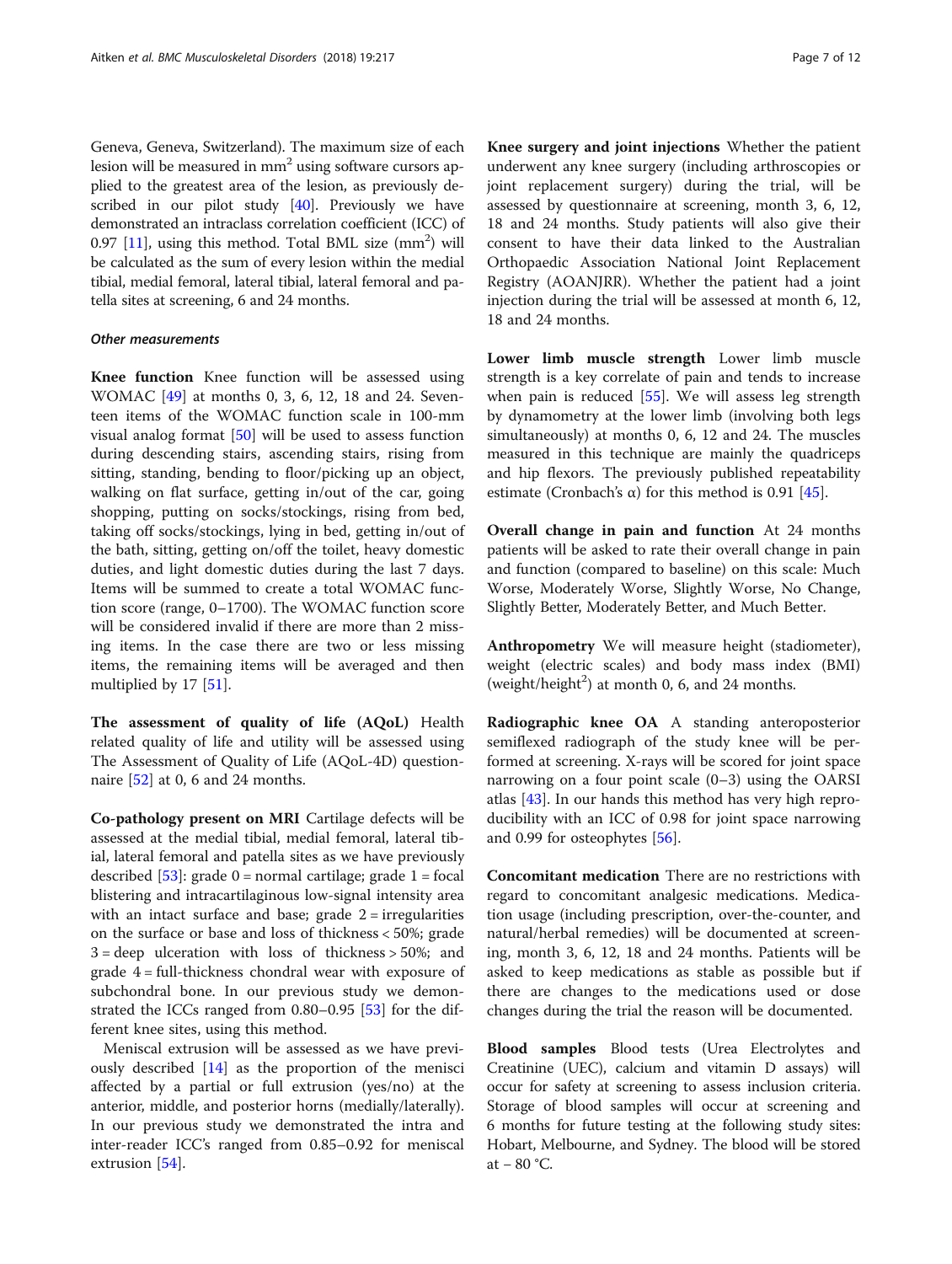Urine samples Storage of first void fasting urine samples will occur at month 0 and 6 for future testing at the following study sites: Hobart, Melbourne, and Sydney. The urine will be stored at − 80 °C.

Treatment guessing At 24 months patients will be asked what treatment they think they received with the following options: zoledronic acid (active treatment), placebo, or not sure.

Other site pain Hand pain and low back pain will be assessed at months 0, 3, 6, 12, 18 and 24 using a 100 mm VAS by asking "on this line, thinking about your most painful hand/low back, where would you rate your pain, using the last 30 days as a time frame".

#### Safety assessment

Adverse events will be monitored throughout the study. Standard safety and efficacy monitoring will be performed through regular face-to-face visits and phone calls between visits. The patients are requested to report any adverse events to the research staff spontaneously. Details of the adverse event and its relationship with study intervention will be recorded and reported to the Ethics Committees.

Patients will be phoned 3 days following their infusion in order to determine if they have experienced any symptoms of acute phase reactions, including flushing, fever, joint pains, and muscle aches.

## Sample size calculations

#### Primary outcome

In our pilot study [[40\]](#page-10-0) we found that zoledronic acid significantly reduced the size of BMLs over 6 months compared to placebo. Therefore our sample size calculations for this trial were modelled based on the assumption that a decrease in BML size will translate to a reduction in cartilage volume loss over time. This assumption is valid based on the unequivocal evidence from observation data demonstrating that BMLs predict cartilage volume loss over time [[14](#page-10-0)–[17](#page-10-0), [38](#page-10-0), [54](#page-11-0), [57](#page-11-0)–[59\]](#page-11-0).

The changes in BML area seen in our pilot study were − 198.6 mm2 (zoledronic acid treatment) and − 22.8 mm2 (placebo) with regression root mean square error of 261.5 mm<sup>2</sup> (i.e. standard deviation (SD)) [ $40$ ], at 6 months. Unpublished observational data from our Tasmanian Older Adult Cohort (TASOAC) study allowed us to model the effect a decrease in BML size would have on tibiofemoral cartilage volume loss over 24 months. Using follow-up data for 120 TASOAC participants with BMLs, we used linear regression to estimate the relationship between absolute change in tibiofemoral cartilage volume and final BML area with adjustment for age, sex, BMI and length of follow-up. The results can be used to predict

each subject's two-year change in tibiofemoral cartilage volume from their final BML area, and the change when final BML area is reduced by 198.6  $mm<sup>2</sup>$  (expected under treatment) or  $22.8 \text{ mm}^2$  (expected under placebo). To take account of individual variation, the calculations were repeated in 1000 replications with the exact changes in final BML area replaced by random values of 198.6  $mm<sup>2</sup>$ (treatment) firstly and  $22.8 \text{ mm}^2$  (placebo) secondly, and with SD  $261.5$  mm<sup>2</sup> in each case. The resulting estimates of tibiofemoral cartilage loss, which are expected from the 6 month changes in BML area, were − 824.0 mm3 (SD 273.0) in the treatment group and  $-$  928.3 mm<sup>3</sup> (SD 272.3) in the placebo group. With this difference, 132 patients (allowing for 20% drop out over 24 months) recruited to each arm of the trial will provide 80% power with 5% probability of type I error (alpha = 0.05). This estimate is conservatively based on 6-month change in BML area for  $n = 59$  patients in our pilot study [\[40](#page-10-0)] and assumes no further improvement in BMLs after this time (although they may continue to reduce with zoledronic acid over 24 months).

#### Secondary outcome

For our secondary outcomes (improvement in pain and reduction in BML size) a sample size of 132 patients in each arm will provide 98.9 and 99.6% power to detect the adjusted treatment differences in knee pain scores and BML area respectively that were observed in our pilot study [\[40](#page-10-0)].

#### Statistical analysis

The primary analyses will be intention-to-treat analyses of primary and secondary outcomes. Per protocol analyses will be performed as the secondary analyses.

Changes in absolute tibiofemoral cartilage volume, knee pain and BML size will be analysed using a linear mixed model with treatment, month and their interaction (treatment  $\times$  month) as covariates. The correlation within trial centres and the repeated measures will be addressed using trial centre and patient identification as random intercepts. Month will be treated as random effect to allow different treatment effects among patients over time. Change in outcome measures within each group and difference of the changes between groups from baseline to follow-up will be calculated using linear combinations of the estimated coefficients. If there are baseline imbalances between treatment groups, we will consider adjusting for them based on whether we regard the imbalance as clinically significant. Missing data caused by loss to follow-up and nonresponses will be addressed by adding baseline complete variables that can explain the missingness to the regression models.

Secondary analysis for missing data will be performed using multiple imputation by chained equations. Baseline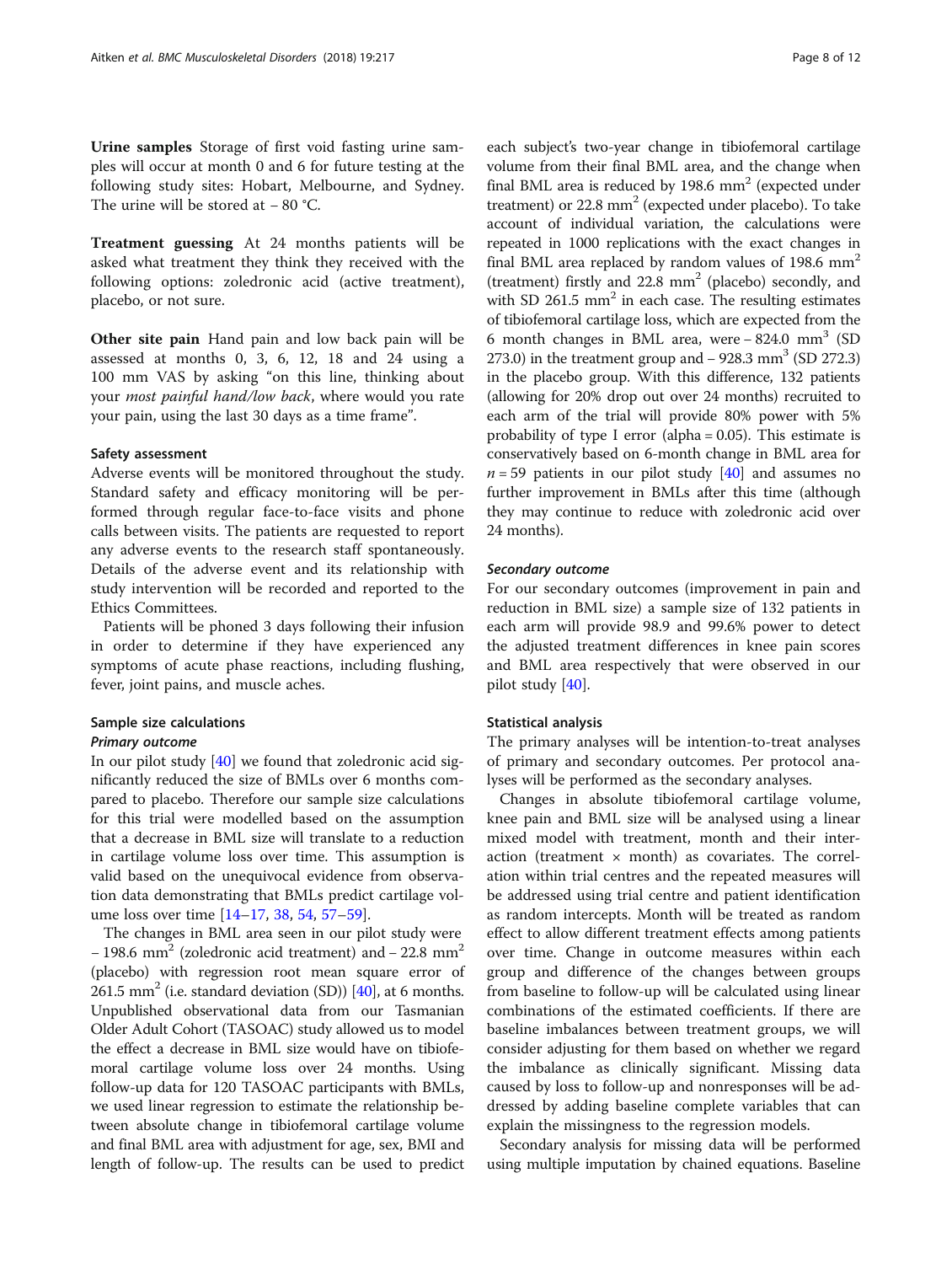variables with complete data will be used for data imputation assuming missing at random.

Pre-specified stratified analyses will be performed to examine which subgroups may respond better to treatment. Potential stratification variables include radiographic knee OA and co-pathology present on MRI. Statistical significance will be set as a two-sided  $P$  value  $< 0.05$ .

#### Data integrity and management

All collected data are recorded using case report forms which will be processed centrally at the Menzies Institute for Medical Research, University of Tasmania. The hard copies of the case report forms will be stored in a locked area at each study site with secured and restricted access. The electronic data will be stored on password protected servers with restricted access. All data collected will be kept strictly confidential. Daily back ups of all electronic data will occur to minimise any risk of lost data. Data transfer will be encrypted with all data de-identified. Only members of the research team who need to contact study patients, enter data or perform data quality control will have access to patient information.

After study completion, paper copies of data will be archived in secure storage. Identifiers will not be removed, in case follow-up of study patients is necessary; however, electronic data will continue to be kept in a secure electronic database. This will remain password protected and with access given only to the study investigators unless otherwise authorised by the study team.

## Withdrawal

If patients withdraw from the study before 24 months of follow-up, the reason and date will be recorded. Patients who withdraw after a minimum of 9 months will be requested to have a third MRI scan on their study knee.

#### Roles and responsibilities and monitoring

The University of Tasmania (as the trial sponsor) and the principal investigators are responsible for all aspects of the trial, including design, conduct and oversight. The principal investigators will monitor the conduct and progress of the project at each site. The trial coordinator will visit each study site to make sure that all trial procedures are compliant with the trial protocol. The principal investigators and the research team will have regular teleconferences to ensure efficient study execution and ongoing monitoring of the study progress, with summary documents circulated after each meeting. A Data and Safety Monitoring Board was not convened for this trial as zoledronic acid is approved in Australia by the Therapeutic Goods Administration (TGA) and has a well-known safety profile. The trial is also being monitored at each site by a practicing rheumatologist with experience prescribing zoledronic acid.

#### Dissemination plans

The results of this study will be presented at conferences and published in scientific journals. Any notes or publications arising from our research will be de-identified. Only aggregate statistical results will be presented.

The outcomes of the project will be disseminated to study patients using non-technical language. The scientific paper will be available for dissemination to patients' should they wish to receive it, after the manuscript has been accepted for publication. Dissemination of the overall study findings to the patients will occur in a de-identified manner and be based on the entire study population.

## **Discussion**

We proposed a multicentre, randomised, double blind placebo controlled trial to determine whether annual infusions of zoledronic acid reduces the rate of knee cartilage volume loss, improves knee pain and reduces BML size, compared to placebo in people with clinical knee OA, significant knee pain and subchondral BMLs. If zoledronic acid proves effective, it will offer a novel therapeutic approach to reduce knee OA progression.

Zoledronic acid is an established treatment for osteoporosis [\[28](#page-10-0), [60\]](#page-11-0). Bisphosphonates have effects through a variety of mechanisms, including effects on the subchondral bone and osteochondral junction [\[6](#page-9-0)]. Bisphospho-nates may also have anti-inflammatory actions [\[61](#page-11-0), [62](#page-11-0)]; which may play a role in an immediate analgesic benefit, as distinct from that which might arise as a consequence of osteochondral structural alteration, and thus may explain why analgesic benefits may not persist beyond the period of drug use. Overall, the mechanism and direction of effect remains controversial, the evidence suggests that bisphosphonates have effects on the subchondral bone.

Radiographs are a tool commonly used to assess disease progression in OA, but it is not the optimal method. It is moderately responsive to change in terms of standardised response means (SRM)  $[63]$ ; however, it is insensitive to change in cartilage measures [\[64\]](#page-11-0). MRI offers a much better assessment, and OA features on MRI are better targeted for defining and following disease progression. Using MRI, cartilage volume/thickness loss predict knee replacement [\[18](#page-10-0), [65](#page-11-0)–[67\]](#page-11-0) and have similar levels of sensitivity to discriminate treatments in clinical trials [[38](#page-10-0)]. Accordingly, MRI assessment of cartilage morphology is now recommended for the evaluation of disease progression as an endpoint for clinical trials [[66](#page-11-0), [68\]](#page-11-0). Simultaneously, we will assess change in knee pain over time using a 100 mm VAS, and WOMAC [\[49\]](#page-10-0) as secondary endpoints. Thus, the findings from this study will show whether zoledronic acid treatment has both symptom modifying and disease modifying effects.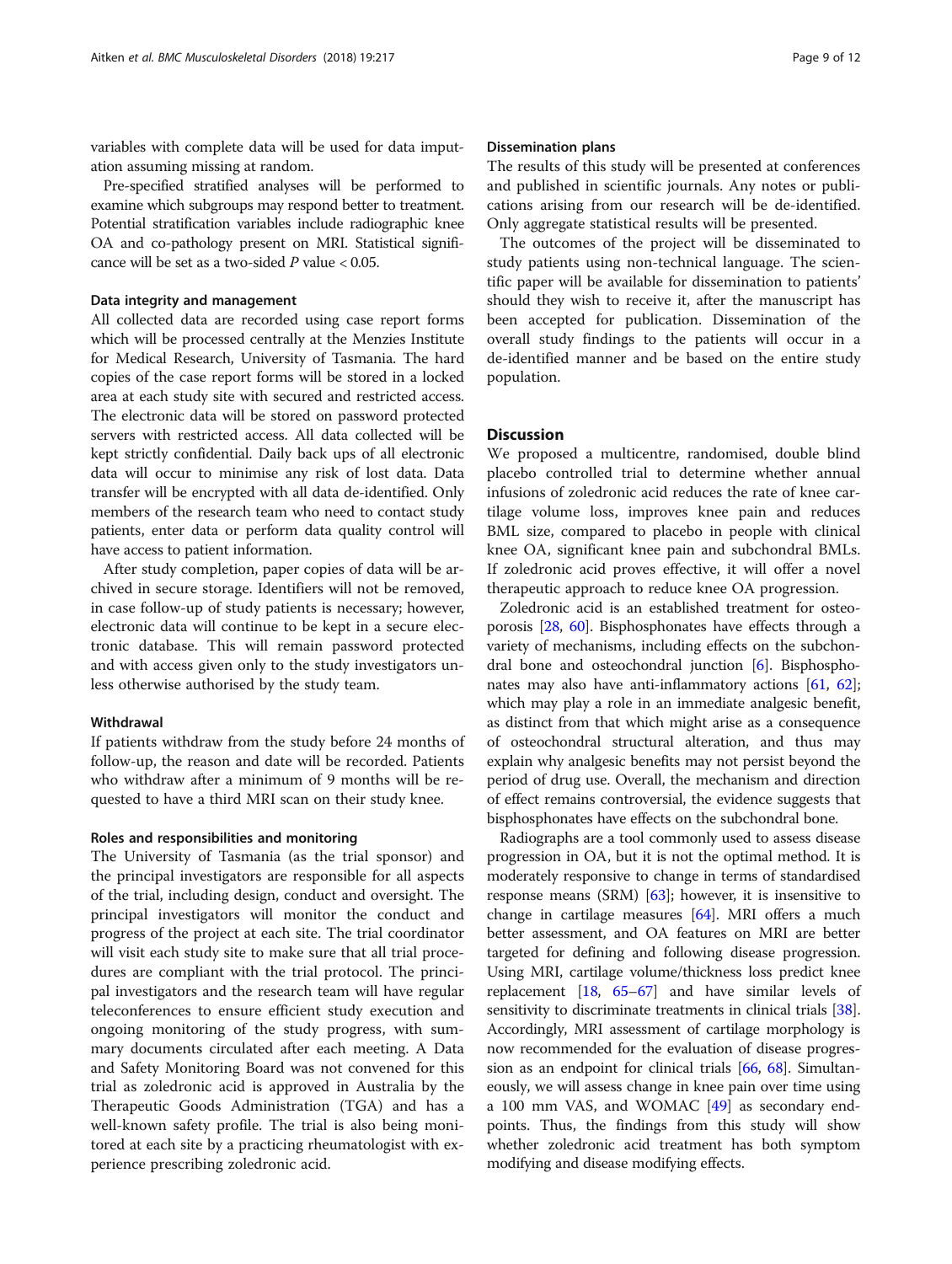<span id="page-9-0"></span>Zoledronic acid is associated a suite of well characterised acute phase reactions [\[44](#page-10-0)]. While these reactions are of mild-moderate intensity, and self-limiting in duration, they are common (incidence  $\sim$  30%) and unpleasant. We included a sub-study to investigate the efficacy of adding 10 mg methylprednisolone immediately following the zoledronic acid infusion. Methylprednisolone, an anti-inflammatory drug, might reduce rates of acute phase reactions by reducing inflammation due to the zoledronic acid infusion, as intermediates in the mevalonate pathway activated by blocking farnesyl pyrophosphate synthase (isopentenyl diphosphate and dimethylallyl diphosphate) accumulate in monocytes when the enzyme is blocked and result in activation of adjacent γδT cells, with the release of interferon-δ and TNF [\[69\]](#page-11-0). We hypothesised that administration of methylprednisolone after zoledronic acid infusion will reduce rates of acute phase reactions.

## Conclusion

In summary, knee OA is a major but poorly understood public health problem. Our novel preliminary data showed that zoledronic acid improved knee pain and reduced the size on BMLs in OA patients [[40](#page-10-0)]. If zoledronic acid can reduce knee pain, size of BMLs, and slow cartilage loss, it suggests great potential for cost savings through a delay or reduced need for joint replacement surgery, and potential for great improvements in quality of life for OA suffers. The success of this study will provide scientific evidence for using a cost-effective and innovative approach to addressing this clinically significant problem and lends itself to incorporation in routine clinical practice.

#### Acknowledgements

Ms. Kathy Buttigieg, Mrs. Emma Bavage, Mrs. Sarah Day, Ms. Jodie Lamont, Ms. Joan Clough, Ms. Kate Probert, Ms. Janette Gyselman, Dr. Jason Jin, Mr. Tim Albion, Mr. Rob Warren, Ms. Molly Bond, Mr. Cameron Redpath, Ms. Clare Bellhouse, Ms. Alice Noone, Ms. Judy Hankin, Ms. Courtney Davis, Ms. Sarah Downie-Doyle, Mr. Peter Rogers, Dr. Carlee Ruediger, Dr. Emma Smith, Ms. Marita Cross, and Ms. Monique Macara have been involved in the coordination and execution of this study.

#### Funding

The ZAP2 study is funded by a project grant from the National Health and Medical Research Council of Australia (NHMRC, APP1045415). NHMRC are not involved in the design, implementation, data collection, data analysis, interpretation of data, or writing of the manuscript. DA is a recipient of a NHMRC/MRFF Career Development Fellowship (Level 1). LLL is a recipient of an NHMRC Early Career Fellowship. AEW is a recipient of a NHMRC TRIP Fellowship. GJ is a recipient of a NHMRC Practitioner Fellowship.

#### Availability of data and materials

The data that will be generated from this study will not be deposited in a public repository due to privacy and consent restrictions. De-identified data can be made available from the corresponding author on reasonable request, subject to a data sharing agreement.

#### Authors' contributions

DA, LLL, CH, LM, AW, LB, FC and GJ conceived and designed the study. DA, LLL, GC, CH, LM, AEW, YW, FC, and GJ were involved in acquisition of data.

DA and LLL drafted this protocol paper. All authors revised and approved the final manuscript.

#### Ethics approval and consent to participate

Ethics approval has been obtained from the Tasmania Health and Medical Human Research Ethics Committee (H0012941), The Alfred Hospital Ethics Committee (03/13), Monash University Human Research Ethics Committee (CF14/1064–2,014,000,452), Northern Sydney Local Health District Ethics Committee (HREC/13/HAWKE/80) and Human Research Ethics Committee (TQEH/LMH/MH) (HREC/13/TQEHLMH/134). Written informed consent will be obtained from all patients by the study doctor (i.e. a rheumatologist or supervised rheumatology advanced registrar).

#### Consent for publication

Not applicable.

#### Competing interests

Voltarra Pharmaceuticals provided part funding for the VOLT01 sub-study but has no role in the design, implementation, data collection, data analysis, interpretation of data, or writing of the manuscript related to this study. Anita Wluka and Flavia Cicuttini are members of the Editorial Board of BMC Musculoskeletal Disorders. None of the other authors have any competing interests.

#### Publisher's Note

Springer Nature remains neutral with regard to jurisdictional claims in published maps and institutional affiliations.

#### Author details

<sup>1</sup>Menzies Institute for Medical Research, University of Tasmania, Private Bag 23, Hobart, TAS 7000, Australia. <sup>2</sup>The Queen Elizabeth Hospital, University of Adelaide, Woodville, SA 5011, Australia. <sup>3</sup>Discipline of Medicine, University of Adelaide, Adelaide, SA 5005, Australia. <sup>4</sup>The University of Sydney, Royal North Shore Hospital, Sydney, NSW 2006, Australia. <sup>5</sup>Department of Epidemiology and Preventive Medicine, Monash University, Alfred Hospital, Melbourne 3004, Australia.

#### Received: 2 May 2018 Accepted: 19 June 2018 Published online: 18 July 2018

#### References

- 1. Murray CJ, Vos T, Lozano R, Naghavi M, Flaxman AD, Michaud C, et al. Disability-adjusted life years (DALYs) for 291 diseases and injuries in 21 regions, 1990-2010: a systematic analysis for the global burden of disease study 2010. Lancet. 2012;380:2197–223.
- 2. Cross M, Smith E, Hoy D, Nolte S, Ackerman I, Fransen M, et al. The global burden of hip and knee osteoarthritis: estimates from the global burden of disease 2010 study. Ann Rheum Dis. 2014;73:1323–30.
- 3. Conaghan PG, Peloso PM, Everett SV, Rajagopalan S, Black CM, Mavros P, et al. Inadequate pain relief and large functional loss among patients with knee osteoarthritis: evidence from a prospective multinational longitudinal study of osteoarthritis real-world therapies. Rheumatology (Oxford). 2015;54:270–7.
- Lane NE, Brandt K, Hawker G, Peeva E, Schreyer E, Tsuji W, et al. OARSI-FDA initiative: defining the disease state of osteoarthritis. Osteoarthr Cartil. 2011;19:478–82.
- 5. Jones G. Sources of pain in osteoarthritis: implications for therapy. Int J Clin Rheumatol. 2013;8:335–45.
- 6. Walsh DA, Chapman V. Bisphosphonates for osteoarthritis. Arthritis Res Ther. 2011;13:128.
- 7. Libicher M, Ivancic M, Hoffmann M, Wenz W. Early changes in experimental osteoarthritis using the pond-Nuki dog model: technical procedure and initial results of in vivo MR imaging. Eur Radiol. 2005;15:390–4.
- 8. Davies-Tuck ML, Wluka AE, Wang Y, English DR, Giles GG, Cicuttini F. The natural history of bone marrow lesions in community-based adults with no clinical knee osteoarthritis. Ann Rheum Dis. 2009;68:904–8.
- 9. Felson DT, Chaisson CE, Hill CL, Totterman SM, Gale ME, Skinner KM, et al. The association of bone marrow lesions with pain in knee osteoarthritis. Ann Intern Med. 2001;134:541–9.
- 10. Felson DT, Niu J, Guermazi A, Roemer F, Aliabadi P, Clancy M, et al. Correlation of the development of knee pain with enlarging bone marrow lesions on magnetic resonance imaging. Arthritis Rheum. 2007;56:2986–92.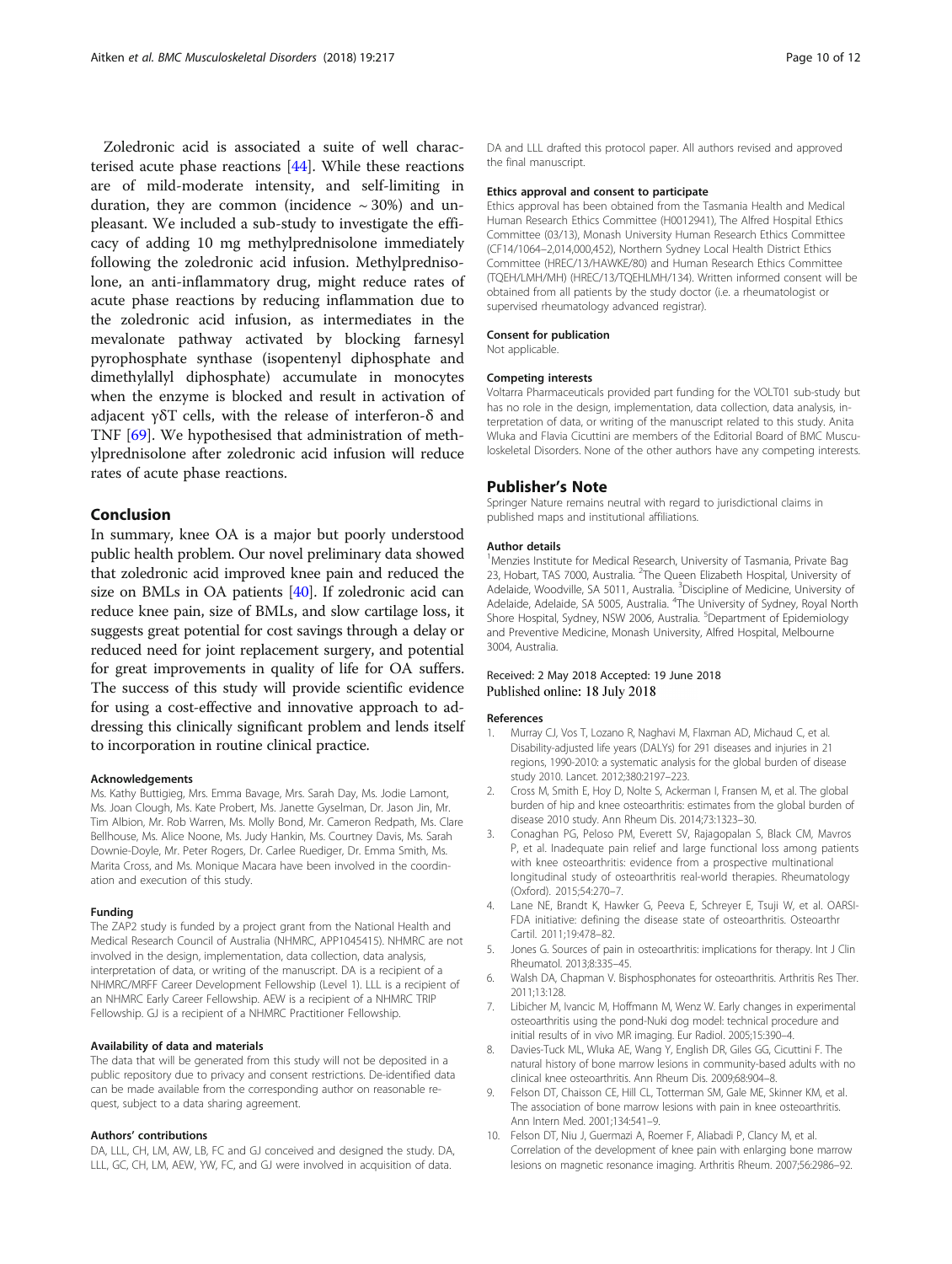- <span id="page-10-0"></span>11. Doré D, Quinn S, Ding C, Winzenberg T, Zhai G, Cicuttini F, et al. Natural history and clinical significance of MRI-detected bone marrow lesions at the knee: a prospective study in community dwelling older adults. Arthritis Res Ther. 2010;12:R223.
- 12. Felson DT, McLaughlin S, Goggins J, LaValley MP, Gale ME, Totterman S, et al. Bone marrow edema and its relation to progression of knee osteoarthritis. Ann Intern Med. 2003;139:330–6.
- 13. Davies-Tuck ML, Wluka AE, Forbes A, Wang Y, English DR, Giles GG, et al. Development of bone marrow lesions is associated with adverse effects on knee cartilage while resolution is associated with improvement–a potential target for prevention of knee osteoarthritis: a longitudinal study. Arthritis Res Ther. 2010;12:R10.
- 14. Doré D, Martens A, Quinn S, Ding C, Winzenberg T, Zhai G, et al. Bone marrow lesions predict site-specific cartilage defect development and volume loss: a prospective study in older adults. Arthritis Res Ther. 2010;12:R222.
- 15. Wluka AE, Wang Y, Davies-Tuck M, English DR, Giles GG, Cicuttini FM. Bone marrow lesions predict progression of cartilage defects and loss of cartilage volume in healthy middle-aged adults without knee pain over 2 yrs. Rheumatology (Oxford). 2008;47:1392–6.
- 16. Hunter DJ, Zhang Y, Niu J, Goggins J, Amin S, LaValley MP, et al. Increase in bone marrow lesions associated with cartilage loss: a longitudinal magnetic resonance imaging study of knee osteoarthritis. Arthritis Rheum. 2006;54: 1529–35.
- 17. Pelletier JP, Raynauld JP, Berthiaume MJ, Abram F, Choquette D, Haraoui B, et al. Risk factors associated with the loss of cartilage volume on weight-bearing areas in knee osteoarthritis patients assessed by quantitative magnetic resonance imaging: a longitudinal study. Arthritis Res Ther. 2007;9:R74.
- 18. Raynauld JP, Martel-Pelletier J, Haraoui B, Choquette D, Dorais M, Wildi LM, et al. Risk factors predictive of joint replacement in a 2-year multicentre clinical trial in knee osteoarthritis using MRI: results from over 6 years of observation. Ann Rheum Dis. 2011;70:1382–8.
- 19. Raynauld JP, Martel-Pelletier J, Dorais M, Haraoui B, Choquette D, Abram F, et al. Total knee replacement as a knee osteoarthritis outcome: predictors derived from a 4-year long-term observation following a randomized clinical trial using chondroitin sulfate. Cartilage. 2013;4:219–26.
- 20. Tanamas SK, Wluka AE, Pelletier JP, Pelletier JM, Abram F, Berry PA, et al. Bone marrow lesions in people with knee osteoarthritis predict progression of disease and joint replacement: a longitudinal study. Rheumatology (Oxford). 2010;49:2413–9.
- 21. Scher C, Craig J, Nelson F. Bone marrow edema in the knee in osteoarthrosis and association with total knee arthroplasty within a threeyear follow-up. Skelet Radiol. 2008;37:609–17.
- 22. Roemer FW, Kwoh CK, Hannon MJ, Hunter DJ, Eckstein F, Wang Z, et al. Can structural joint damage measured with MR imaging be used to predict knee replacement in the following year? Radiology. 2015;274:810–20.
- 23. Moreau M, Rialland P, Pelletier JP, Martel-Pelletier J, Lajeunesse D, Boileau C, et al. Tiludronate treatment improves structural changes and symptoms of osteoarthritis in the canine anterior cruciate ligament model. Arthritis Res Ther. 2011;13:R98.
- 24. Khorasani MS, Diko S, Hsia AW, Anderson MJ, Genetos DC, Haudenschild DR, et al. Effect of alendronate on post-traumatic osteoarthritis induced by anterior cruciate ligament rupture in mice. Arthritis Res Ther. 2015;17:30.
- 25. Panahifar A, Maksymowych WP, Doschak MR. Potential mechanism of alendronate inhibition of osteophyte formation in the rat model of posttraumatic osteoarthritis: evaluation of elemental strontium as a molecular tracer of bone formation. Osteoarthr Cartil. 2012;20:694–702.
- 26. Neogi T, Li S, Peloquin C, Misra D, Zhang Y. Effect of bisphosphonates on knee replacement surgery. Ann Rheum Dis. 2018;77:92–7.
- 27. Castaneda S, Roman-Blas JA, Largo R, Herrero-Beaumont G. Subchondral bone as a key target for osteoarthritis treatment. Biochem Pharmacol. 2012;83:315–23.
- 28. Black DM, Delmas PD, Eastell R, Reid IR, Boonen S, Cauley JA, et al. Onceyearly zoledronic acid for treatment of postmenopausal osteoporosis. N Engl J Med. 2007;356:1809–22.
- 29. Vaysbrot EE, Osani MC, Musetti MC, McAlindon TE, Bannuru RR. Are bisphosphonates efficacious in knee osteoarthritis? A meta-analysis of randomized controlled trials. Osteoarthr Cartil. 2018;26:154–64.
- 30. Spector TD, Conaghan PG, Buckland-Wright JC, Garnero P, Cline GA, Beary JF, et al. Effect of risedronate on joint structure and symptoms of knee

osteoarthritis: results of the BRISK randomized, controlled trial [ISRCTN01928173]. Arthritis Res Ther. 2005;7:R625–33.

- 31. Bingham CO 3rd, Buckland-Wright JC, Garnero P, Cohen SB, Dougados M, Adami S, et al. Risedronate decreases biochemical markers of cartilage degradation but does not decrease symptoms or slow radiographic progression in patients with medial compartment osteoarthritis of the knee: results of the two-year multinational knee osteoarthritis structural arthritis study. Arthritis Rheum. 2006;54:3494–507.
- 32. Laslett LL, Kingsbury SR, Hensor EM, Bowes MA, Conaghan PG. Effect of bisphosphonate use in patients with symptomatic and radiographic knee osteoarthritis: data from the osteoarthritis initiative. Ann Rheum Dis. 2014;73:824–30.
- 33. Jokar M, Mirfeizi Z, Keyvanpajoh K. The effect of alendronate on symptoms of knee osteoarthritis: a randomized controlled trial. Iran J Med Sci. 2010;35:9–15.
- 34. Neogi T, Nevitt MC, Ensrud KE, Bauer D, Felson DT. The effect of alendronate on progression of spinal osteophytes and disc-space narrowing. Ann Rheum Dis. 2008;67:1427–30.
- 35. Rossini M, Viapiana O, Ramonda R, Bianchi G, Olivieri I, Lapadula G, et al. Intra-articular clodronate for the treatment of knee osteoarthritis: dose ranging study vs hyaluronic acid. Rheumatology (Oxford). 2009;48:773–8.
- 36. Saviola G, Abdi-Ali L, Campostrini L, Sacco S, Baiardi P, Manfredi M, et al. Clodronate and hydroxychloroquine in erosive osteoarthritis: a 24-month open randomized pilot study. Mod Rheumatol. 2012;22:256–63.
- 37. Carbone LD, Nevitt MC, Wildy K, Barrow KD, Harris F, Felson D, et al. The relationship of antiresorptive drug use to structural findings and symptoms of knee osteoarthritis. Arthritis Rheum. 2004;50:3516–25.
- 38. Raynauld JP, Martel-Pelletier J, Berthiaume MJ, Abram F, Choquette D, Haraoui B, et al. Correlation between bone lesion changes and cartilage volume loss in patients with osteoarthritis of the knee as assessed by quantitative magnetic resonance imaging over a 24-month period. Ann Rheum Dis. 2008;67:683–8.
- 39. Neogi T, Duryea J, Lu N, Niu J, Zhang Y. Relation of incident bisphosphonate use to bone marrow lesion volume in knee osteoarthritis [abstr]. Arthritis Rheumatol. 2017;69:1735.
- 40. Laslett LL, Doré DA, Quinn SJ, Boon P, Ryan E, Winzenberg TM, et al. Zoledronic acid reduces knee pain and bone marrow lesions over 1 year: a randomised controlled trial. Ann Rheum Dis. 2012;71:1322–8.
- 41. Schulz KF, Altman DG, Moher D. CONSORT 2010 statement: updated guidelines for reporting parallel group randomised trials. BMJ. 2010;340:c332.
- 42. Altman R, Asch E, Bloch D, Bole G, Borenstein D, Brandt K, et al. Development of criteria for the classification and reporting of osteoarthritis. Classification of osteoarthritis of the knee. Diagnostic and Therapeutic Criteria Committee of the American Rheumatism Association. Arthritis Rheum. 1986;29:1039–49.
- 43. Altman RD, Hochberg M, Murphy WA Jr, Wolfe F, Lequesne M. Atlas of individual radiographic features in osteoarthritis. Osteoarthr Cartil. 1995; 3:3–70.
- 44. Reid IR, Gamble GD, Mesenbrink P, Lakatos P, Black DM. Characterization of and risk factors for the acute-phase response after zoledronic acid. J Clin Endocrinol Metab. 2010;95:4380–7.
- 45. Jones G, Glisson M, Hynes K, Cicuttini F. Sex and site differences in cartilage development: a possible explanation for variations in knee osteoarthritis in later life. Arthritis Rheum. 2000;43:2543–9.
- 46. Raynauld JP, Martel-Pelletier J, Berthiaume MJ, Labonte F, Beaudoin G, de Guise JA, et al. Quantitative magnetic resonance imaging evaluation of knee osteoarthritis progression over two years and correlation with clinical symptoms and radiologic changes. Arthritis Rheum. 2004;50:476–87.
- 47. Berthiaume MJ, Raynauld JP, Martel-Pelletier J, Labonte F, Beaudoin G, Bloch DA, et al. Meniscal tear and extrusion are strongly associated with progression of symptomatic knee osteoarthritis as assessed by quantitative magnetic resonance imaging. Ann Rheum Dis. 2005;64:556–63.
- 48. Raynauld JP, Kauffmann C, Beaudoin G, Berthiaume MJ, de Guise JA, Bloch DA, et al. Reliability of a quantification imaging system using magnetic resonance images to measure cartilage thickness and volume in human normal and osteoarthritic knees. Osteoarthr Cartil. 2003;11:351–60.
- 49. Bellamy N, Buchanan WW, Goldsmith CH, Campbell J, Stitt LW. Validation study of WOMAC: a health status instrument for measuring clinically important patient relevant outcomes to antirheumatic drug therapy in patients with osteoarthritis of the hip or knee. J Rheumatol. 1988;15:1833–40.